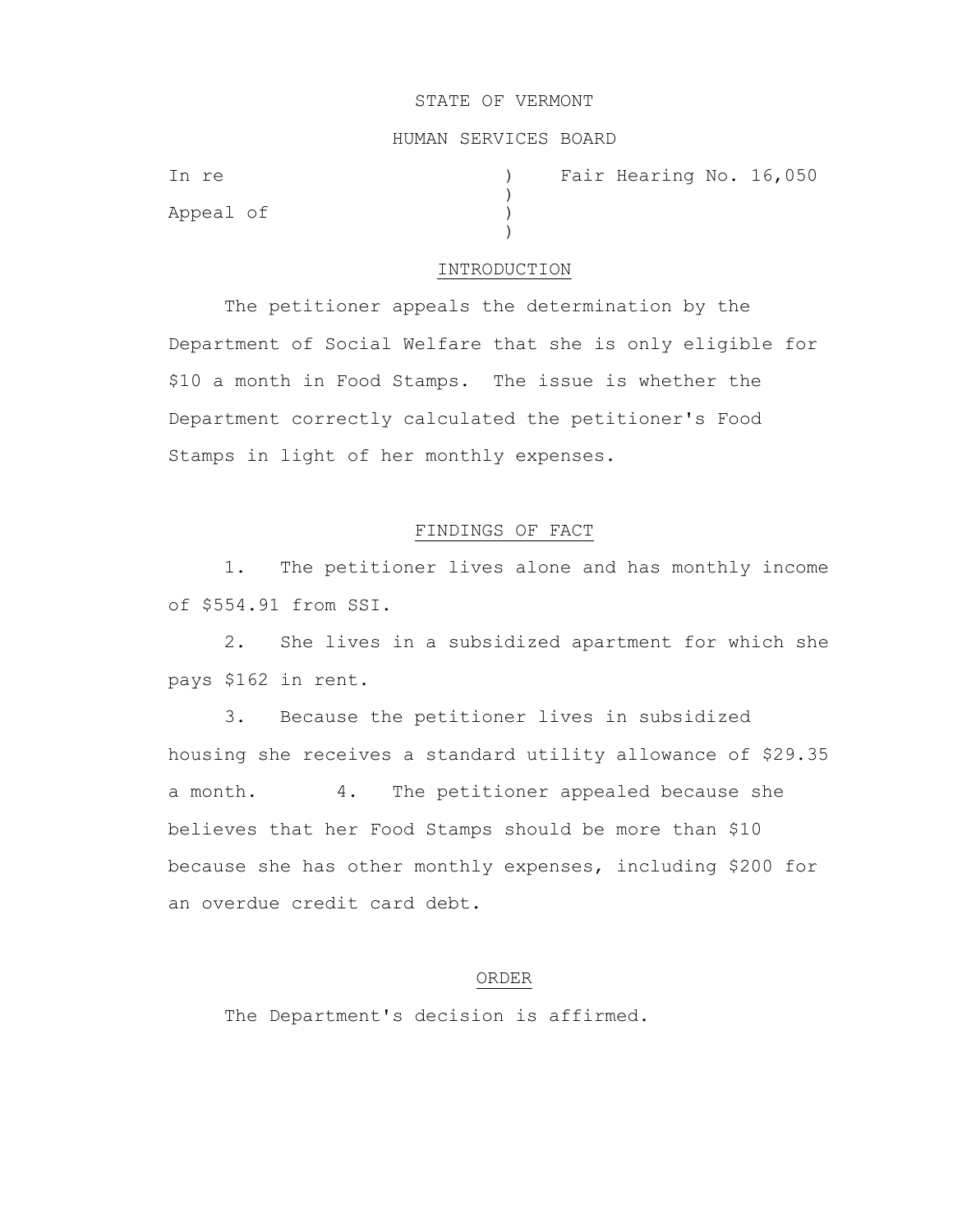### REASONS

Under the Food Stamp Regulations the amount of a household's monthly allotment is determined according to household income minus any applicable deductions. FSM  $\overline{\phantom{a}}$ 273.9 et seq. All single person households are entitled to a standard deduction of  $$134.$  FSM  $\rightarrow$  273.9d(1) and Procedures Manual P-2590-A. The only other deduction applicable to the petitioner's situation is the household shelter deduction. This is determined by the amount by which the household's shelter costs (rent and utilities) exceed 50 percent of the household's income after all other deductions have been made. FSM  $\theta$  273.9d(5).

In the petitioner's case, the standard deduction lowers her countable income to \$420.91 (\$554.91 minus \$134). The petitioner's rent of \$162 plus her monthly utility allowance of \$29.35 (\$191.35) does not exceed 50 percent of \$420.91 (\$220.46). Thus, she is not eligible for a shelter deduction. Her Food Stamps of \$10 a month (which is the minimum payable under the program) is based on a single person household with \$420.91 net income. Procedures P-2590 C.

Unfortunately, under the regulations expenses like credit card debts are not allowed as deductions from income. Inasmuch as the Department's decision is in accord with the pertinent regulations the Board is bound by law to affirm. 3 V.S.A. 3091(d) and Fair Hearing Rule No. 17.